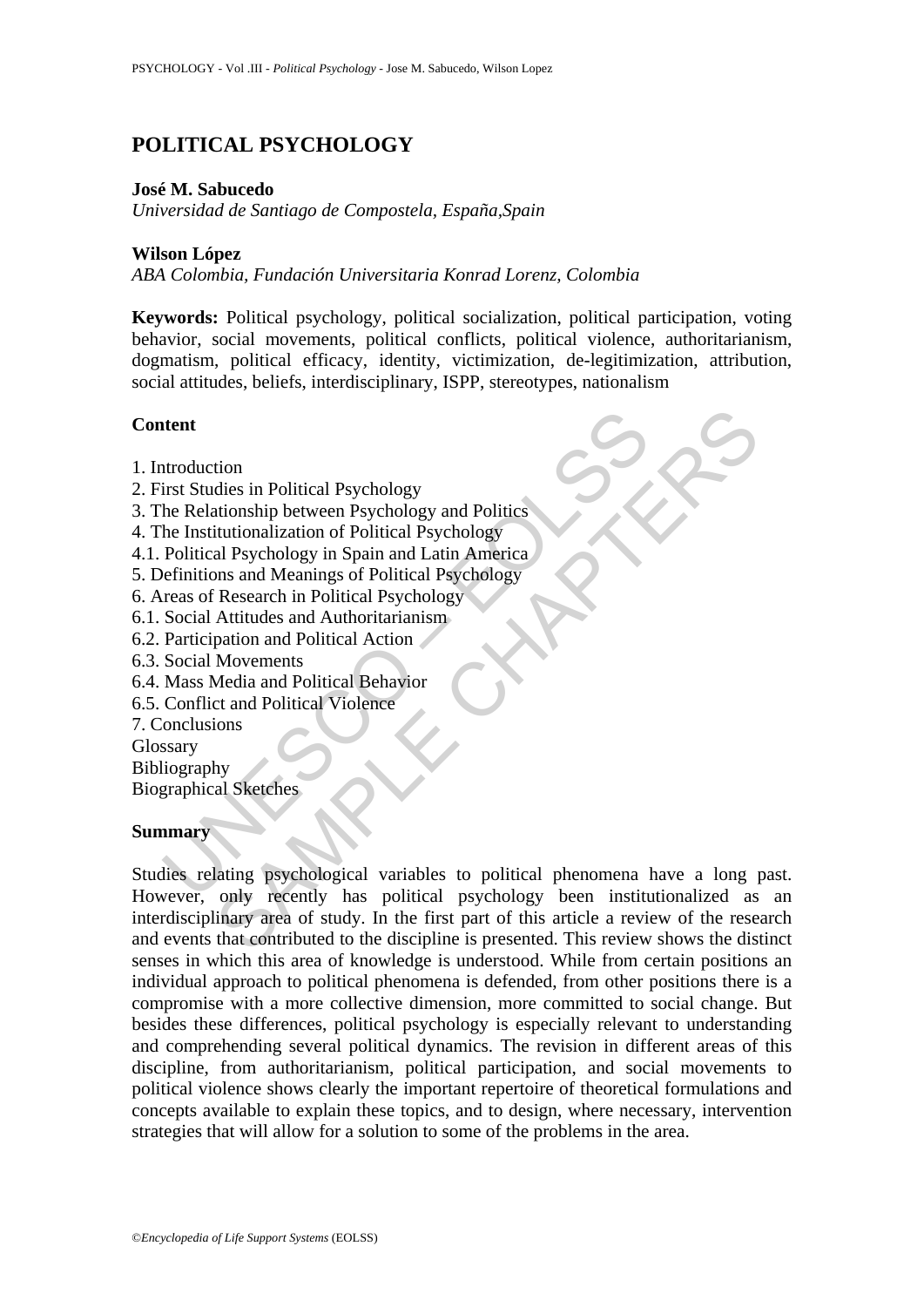# **1. Introduction**

For those who are not very familiar with psychology, it could be surprising to find a work area called political psychology. It could be thought that psychology and politics are two spaces of action that have nothing to do with each other. However, we do not need to analyze very much the dynamics of politics to see that there is a series of factors such as perceptions, attitudes, values, and conflicts that constitute the object of interest and study that defines the science of psychology.

This is why G. Le Bon, in his *La Psychologie Politique et La Défense Sociale* (1910), claimed the need to develop a discipline of political psychology, because at that moment there were very few studies concerned with these topics. Also, he was surprised that studies in political science did not include knowledge offered by psychology, which he thought constituted the true foundation of politics.

As can be seen, Le Bon was not only talking about political psychology, he was also forerunner of a debate that would come years later; he reproved political science for its ignorance on these matters.

Previously, other authors had used the label political psychology. The Spanish psychologist E. Luis André, for example, in 1906 published *El Histrionismo Español. Un Ensayo de Psicología Política*, in which he studied the beliefs of the Spanish people, following the current interest in collective mentality.

light constituted the true foundation of politics.<br>
can be seen, Le Bon was not only talking about political psycher<br>
runner of a debtae that would come years later; he reproved polit<br>
rance on these matters.<br>
viously, ot Instituted the true foundation of politics.<br>
seen, Le Bon was not only talking about political psychology, he was<br>
of a debate that would come years later; he reproved political science fo<br>
on these matters.<br>
, other auth In any event, it should be clear that we can apply to political psychology the wellknown saying that it has a long past but a short history. We say this because there have been some authors and books we could classify in this discipline without any difficulty, even before the term political psychology existed. Without any doubt, one of the clearest examples is Machiavelli, who is cited by Le Bon as the author of the only treatise in political psychology that existed at that time. In *The Prince*, Machiavelli gathered different principles and reflections over how to maintain domination over others and to retain power, all of evident psychological content.

The ideas of Machiavelli are of importance not only because of the interesting reflections on human nature, but also because of the influence they had on later psychopolitical thinking. Good evidence of this is that one of the personality dimensions put forward in the study of political attitudes has been called Machiavellism. In this case dimensions put forward center on three central aspects indicated by the author from Florence: opinions over human nature, strategies to be used in relationships with others, and generalized moral principles.

The list of authors that could be considered as remote intellectual antecedents to the current political psychology could be widen without any difficulty. Simply accounting for the contributions that have related political phenomena with different psychological processes could do this. We could thus include an almost infinite list of authors from times and ideas as different as Protagoras, Durkheim, Rousseau, Montesquieu, Ortega, and Freud.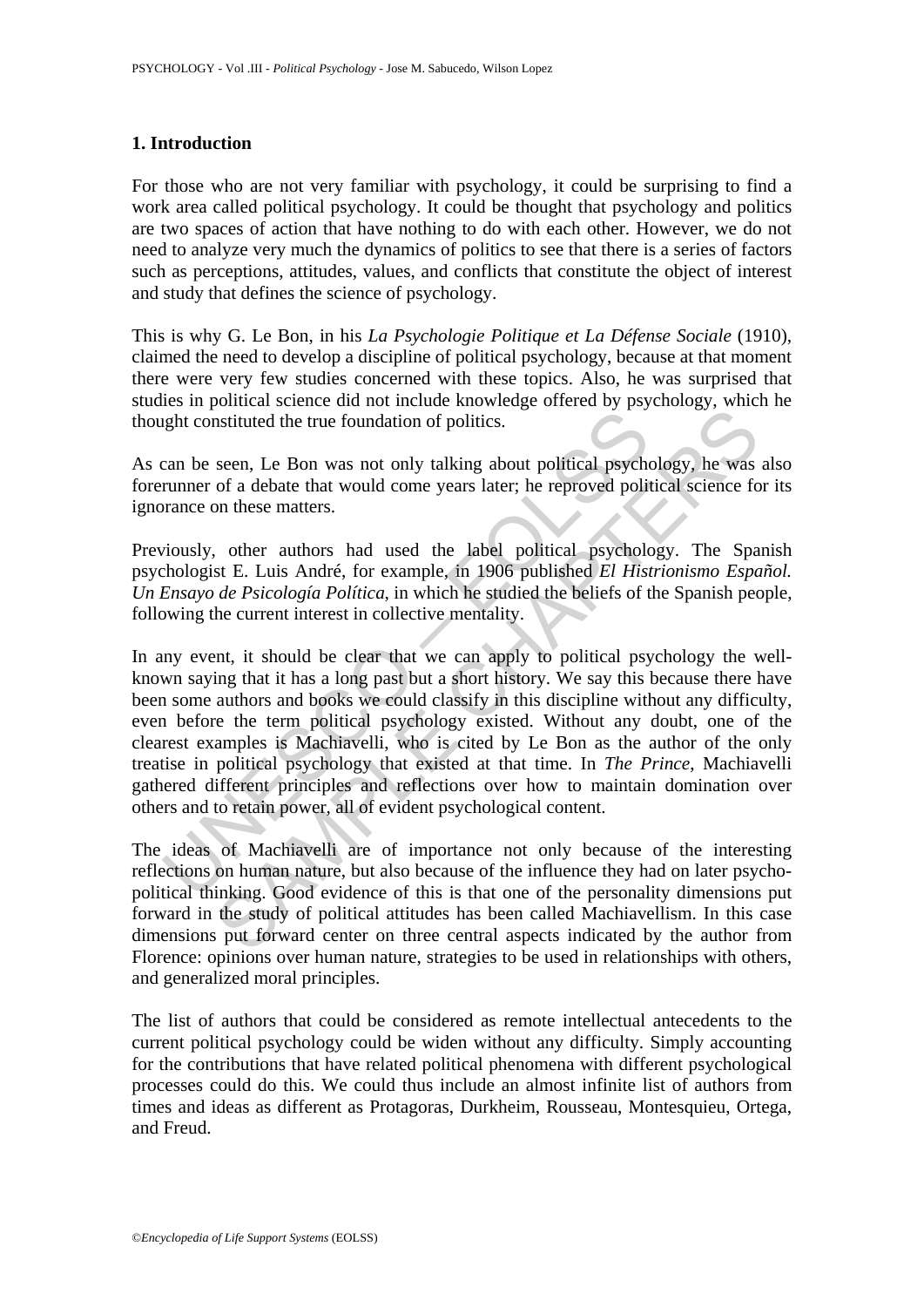# **2. First Studies in Political Psychology**

The interest in psycho-political issues has been a constant in the history of thinking. But, regardless of these illustrious antecedents, it was not until the 1930s that we could find studies that, with authentic rigor, we could classify as psycho-political. From then on, a series of contributions would be made that would lay the foundations for the later institutionalization of the discipline.

The studies performed by L.L. Thurstone on the measurement of attitudes made possible the development of one of the areas of research that would become classic in political psychology: sociopolitical attitudes. Thurstone himself contributed to the area by applying a questionnaire to 300 students in 1934, and by obtaining, through factorial analysis, two orthogonal factors he denominated radicalism-conservativism and nationalism-internationalism. By that time, Carlson had identified three factors: intelligence (which was positively correlated to political attitudes such as communism and pacifism), radicalism-conservativism, and religiosity.

lligence (which was positively correlated to political attitudes supacifism), radicalism-conservativism, and religiosity.<br>
ther author who significantly contributed to the developy<br>
ther author who significantly contribute e (which was positively correlated to political attitudes such as commun), radicalism-conservativism, and religiosity.<br>
unthor who significantly contributed to the development of political is H. Lasswell. In fact, an impor Another author who significantly contributed to the development of political psychology is H. Lasswell. In fact, an important group of political psychologists refer to him as the father of the discipline. Some of the topics approached by Lasswell are political leadership and power, the relationship between elites and mass, and the mechanisms of influence. In *Psychopathology and Politics*, he analyzed the main characteristics and traits of the political being. In opposition to other explanations of the reasons that motivate political beings to public life, Lasswell stated this kind of person is the result of private motives placed on public objects and rationalized in terms of public interest.

Persuasive communication is another issue in political psychology. With the end of World War II, researchers started to analyze, in a systematic way, the mechanisms that favored persuasion. In this area, C. Hovland and his group at Yale University must be mentioned.

Studies on propaganda efficacy had a noticeable precedent in the classic research area in political psychology of voting behavior. The results obtained by P. Lazarsfeld, B. Berelson, and H. Gaudet's analysis of the electoral campaign conducted in 1940 in Eire County, Ohio, undermined the beliefs of that time regarding the influence of the mass media. This research supported the thesis of limited effects, and opened a very important area of research devoted to the way in which mass media can influence. We will return to this issue later on.

But besides the studies on voter intention, during the 1950s different studies on the subject of political participation were conducted. During that time, the concept of participation was reduced to the most conventional forms, and interest was focused on the analysis of the influence that certain characteristics, such as feelings of political efficacy, have on modalities of political life presence such as voting, meeting participation, and so on.

Political socialization has also been a topic that for a long time was focus of special concern. The reasons are easy to understand. Socialization is the process that permits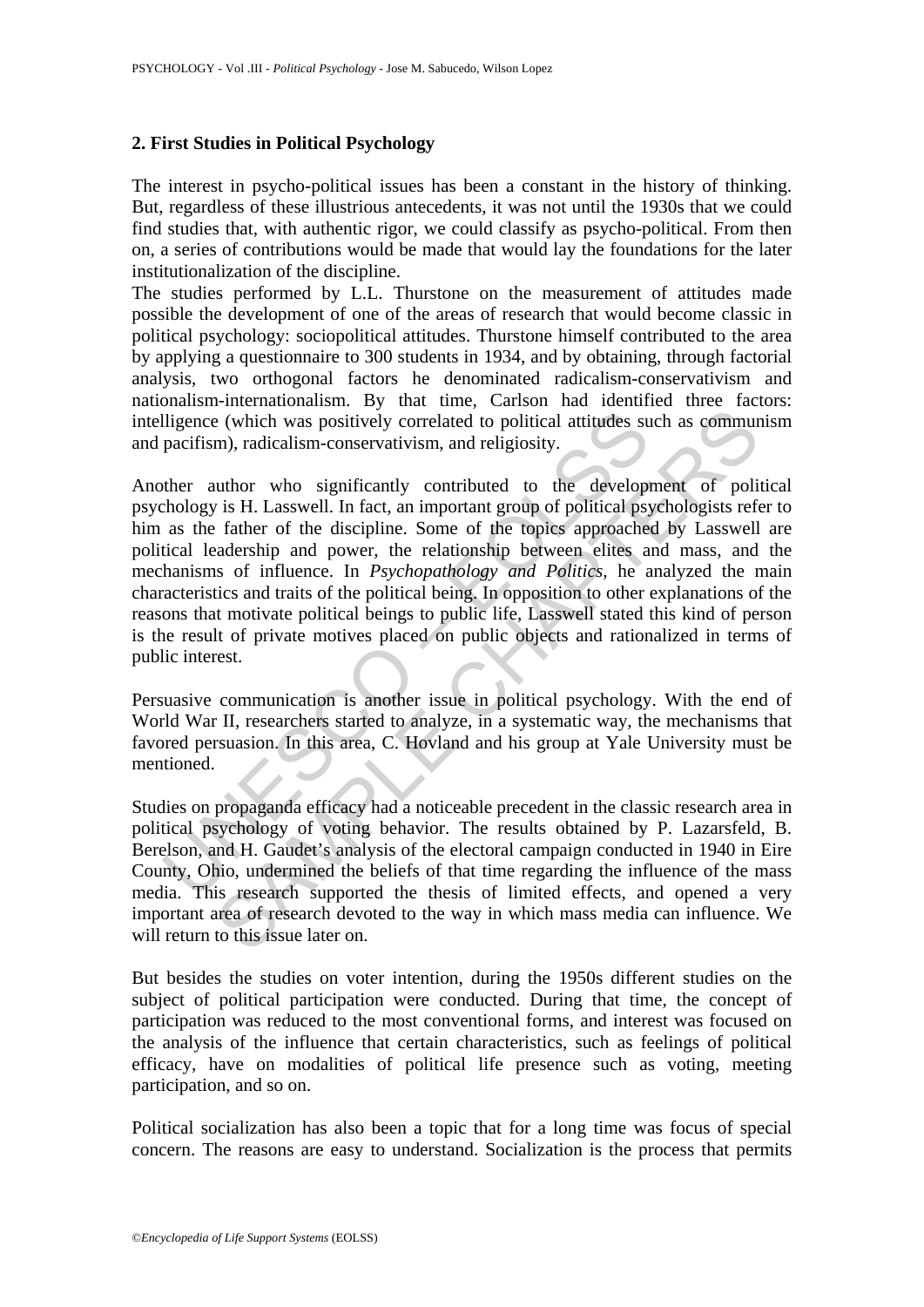the transmission of rules, beliefs, and values in a population. This process was basically understood from the perspective of adaptation and conformity to the surrounding environment.

These are some of the areas of study that eventually helped to create political psychology. An interest in relating psychological knowledge to political phenomena can be seen in all of them.

## **3. The Relationship between Psychology and Politics**

Considering the subject matter of psychology, there should be little doubt regarding the importance of this discipline to the explanation and comprehension of political behavior and phenomena. In fact, political science itself assumed this fact. An important figure in political science, C.E. Merriam, pointed out in his 1925 book *New Aspects of Politics* the need for political science to open up to other disciplines, among which he mentioned psychology. On the same track, W. Lippmann commented in 1923 that political thinking was making a great mistake talking about politics while forgetting about people.

Even though there was a favorable attitude toward incorporating psychological knowledge into the explanation of political behavior, the formalization of this relationship between psychology and political science was not easy. This brings to mind the problem of interdisciplinarity that is so familiar to psychologists in general, and particularly to social psychologists.

itical science, C.E. Merriam, pointed out in his 1925 book *New*<br>tical science, C.E. Merriam, pointed out in his 1925 book *New*<br>meed for political science to open up to other disciplines, among w<br>hology. On the same track ience, C.E. Merriam, pointed out in his 1925 book *New Aspects of Political science*, C.E. Merriam, pointed out in his 1925 book *New Aspects of Political science* to open up to other disciplines, among which he mention. Although at the level of discourse it is difficult to deny the advantages of interdisciplinary work, the daily practice shows that this road is not free of difficulties. Some of these difficulties have to do with terminology, conceptual differences, and discrepancies in research objectives that disrupt a fluid relationship. Yet other motives have to do with a struggle to control certain areas of knowledge. But besides that, these difficulties in interdisciplinary collaboration can also come from existing mistrust among these disciplines as to their capacity to approach research problems in an adequate manner.

Multiple obstacles have to be faced by a discipline that, as with political psychology, has a clear interdisciplinary vocation. Fortunately, our area of knowledge has been endowed with forums and debates that allow the ongoing construction, not without difficulties, of ties of ever-growing importance between psychology, political science, and other disciplines interested in the study of political phenomena.

- -
- -

TO ACCESS ALL THE **20 PAGES** OF THIS CHAPTER, Visit[: http://www.eolss.net/Eolss-sampleAllChapter.aspx](https://www.eolss.net/ebooklib/sc_cart.aspx?File=E6-27-07-05)

<sup>-</sup>